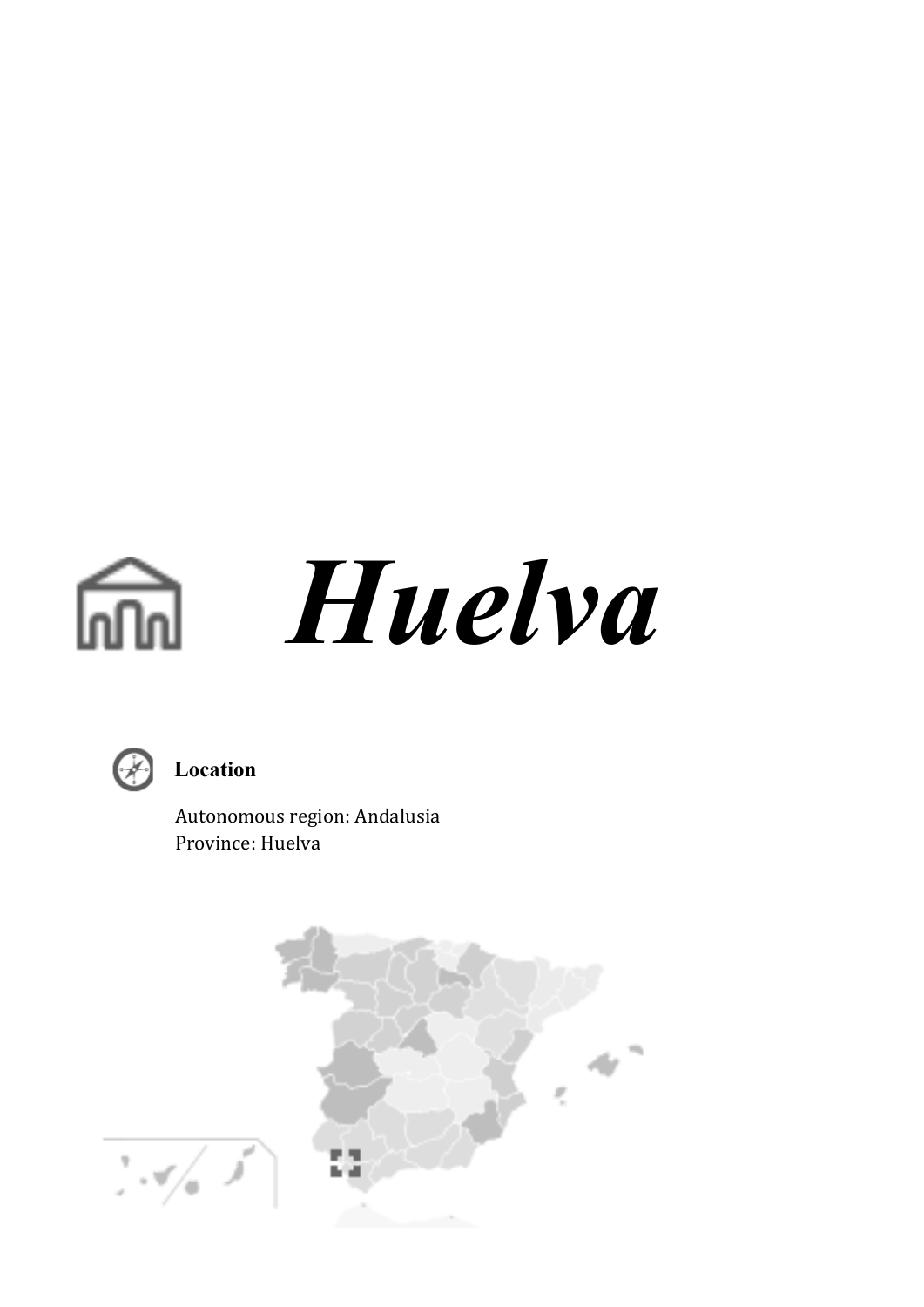## **Doñana**



#### **VISITOR CENTRE: JOSÉ ANTONIO VALVERDE**

Location: Ctra. antigua Aznalcázar-Pilas, km 0.2 Marismas de Aznalcázar. Aznalcázar (Seville) Tel.:: [+34 671564145]

#### **Schedule**

From Oct 01 to May 30: From Monday to SundayFrom 10:00 to 18:00 From Jun 01 to Sep 30: From Monday to SundayFrom 10:00 to 20:00

#### **VISITOR CENTRE: EL ACEBUCHE**

Location: Carretera A-483 El Rocío-Matalascañas, Km. 12 21760 Almonte (Huelva) Tel.:: [+34 959439629]

#### **Schedule**

From Sep 01 to Jun 30: From Monday to SundayFrom 08:00 to 19:00 From Jul 01 to Aug 31: From Monday to SundayFrom 08:00 to 21:00

If you come to Andalusia, we recommend a visit to Spain's largest National Park, which is also one of Europe's most important nature areas. We are talking about Doñana, which has the Biosphere Reserve and World Heritage designations on account of its ornithological wealth. Its rich diversity is not to be missed.

In Andalusia, southern Spain, there is a mosaic of landscapes and ecosystems whose biodiversity is unique in Europe: the Doñana National Park. The park is 67 kilometres from Seville and 50 kilometres from Huelva. It is home to unspoiled beaches, living sand dunes, areas of Mediterranean forest, varied vegetation and, of course, salt marshes, the park's most characteristic landscape. These marshes are the reason why Doñana is considered Europe's most important wetland area. Its ornithological wealth has long been recognised - the marshes are a fundamental stopping point on the migratory routes of African and Asian bird species.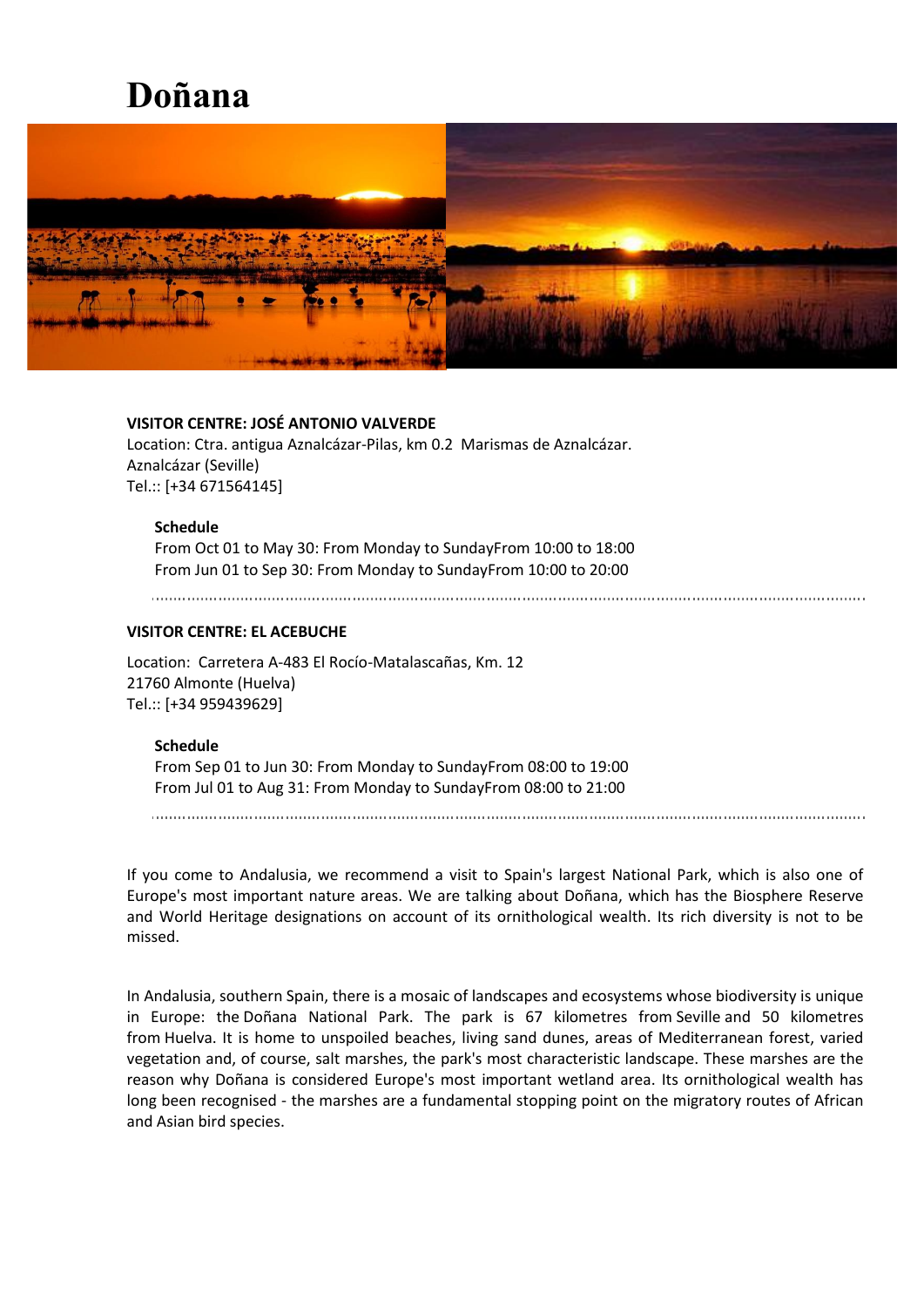#### **Bird shelter**

If you are a bird lover, then Doñana will not fail to please. Over 300 different species can be seen over the course of the year. Bear in mind that this is a mating ground for many species, as well as the winter home for birds from central and northern Europe. The Park is also a refuge for rare animals in danger of extinction, such as the Imperial Eagle and Iberian Lynx. Do you know what's best of all? There are different, enjoyable ways to enjoy Doñana's natural resources. You just have to choose which one.

#### **How to visit**

Variety is an integral part of the Park. The landscapes change with each passing season - you will find a different Doñana according to the time of year you decide to come. There are various options available. One is to use the wooden walkways with information panels and bird observation points along the route. You can use them free of charge and most of them start at the Park's Visitor Centres.

There are five centres located at the edge of the National Park: "La Rocina", "El Palacio del Acebrón" and "El Acebuche", arriving from Matalascañas (Huelva province); "José Antonio Valverde", arriving from Villamanrique de la Condesa (Seville province), and "Fábrica de Hielo", in Sanlúcar de Barrameda(Cadiz province). At the visitor centres, staff will help you organise your visit, and you can also see different audiovisual presentations and exhibitions on Doñana. They are open daily, admission is free, and no booking is necessary.

#### **We recommend you the Visitor Centre: JOSÉ ANTONIO VALVERDE**

Location: Ctra. antigua Aznalcázar-Pilas, km 0.2 Marismas de Aznalcázar. Aznalcázar (Seville) Tel.:: [+34 671564145]

#### **How to arrived by car** To the Visitor Centre Jose Antonio Valverde

Get on A-7 from MA-3201 from Santillan (5.1 km) Merge onto E-15/A-7 (18.5 km) Take exit 241 to merge onto A-45 towards Córdoba/Granada/Sevilla 43.5 km Take exit 98 to merge onto A-92 towards Sevilla 149 km Take exit 5 for A-8028 towards SE-30/Cádiz/Mairena del Alcor 36 m Merge onto Calle de la Red Dos 550 m and continue onto A-8028 1.0 km At the roundabout, take the 2nd exit onto Ctra. de Mairena/A-8028 450 m At the roundabout, take the 2nd exit and stay on Ctra. de Mairena/A-8028 450 m At the roundabout, take the 3rd exit and stay on A-8028 500 m At the roundabout, take the 2nd exit and stay on A-8028 1.0 km At the roundabout, take the 1st exit onto Ctra. de Mairena/A-8028 1.3 km Merge onto SE-30 12.0 km Take exit 17B on the left to merge onto E-1/A-49 towards Huelva 16.7 km Take exit 16 for A-473 towards Benacazón 350 m Continue on A-473. Drive to SE-667 10.1 km At the roundabout, take the 2nd exit onto Av. Sanlúcar la Mayor/A-473 290 m At the roundabout, take the 2nd exit and stay on Av. Sanlúcar la Mayor/A-473 7.8 km At the roundabout, take the 2nd exit and stay on A-473 52 m At the roundabout, take the 1st exit onto A-474 900 m At the roundabout, take the 1st exit onto Calle Vidrio/SE-667 1.1 km Centro de Visitantes GUADIAMAR / GuadiamarEduca SLNE, Ctra. antigua Aznalcázar-Pilas, km 0.2